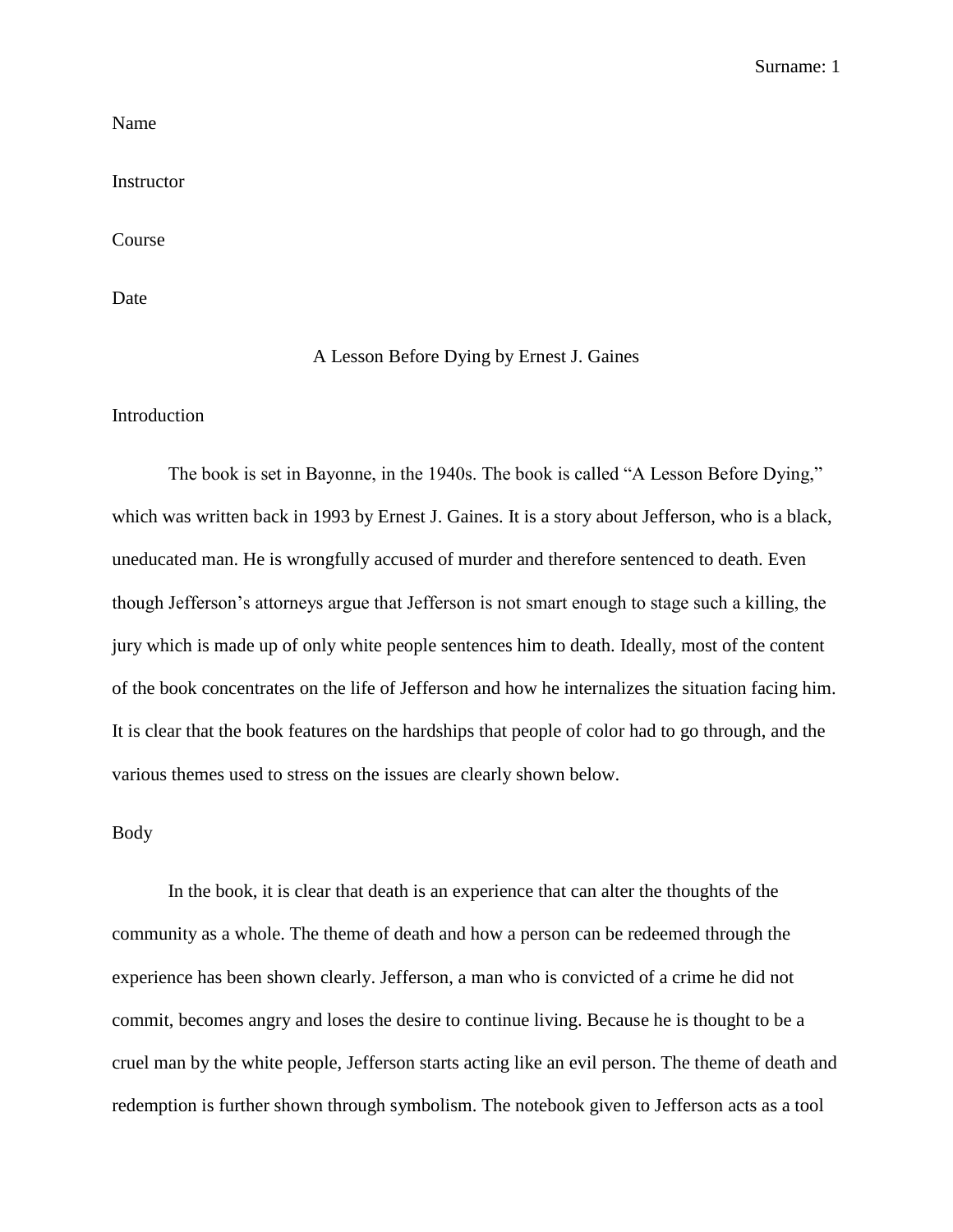Surname: 2

used to make Jefferson better and bring him to his senses. He shows the loss of hope at first, but after he is given a notebook to write down his thoughts, he starts to reconcile with himself and the world. After the notebook, Jefferson starts thinking carefully about the death sentence and develops different feelings towards the situation. The theme of mortality and redemption develops steadily, because Jefferson eventually starts to believe that his death may mean a lot more if he died with dignity. Jefferson believes that the wicked persecutors would feel ashamed and the society would see him as the man that he thought he was if he died with dignity. Paul said that "I don't know what you're going to say when you go back in there. But tell them he was the bravest man in that room today "(Pg 90). He was explaining the bravery that Jefferson was portraying, which was supposed to make the community proud.

The writer dwells significantly on the past of several characters, making it clear that the past can be inevitable. The theme of the past and how people cannot escape it is shown in the literature. Grant and Vivian are some of the characters that are affected by their past experiences. In the situation of Grant, the mistreatment shown by white people towards him as he was growing up still affects him negatively. The discomfort that comes with the thoughts of mistreatment by the white population still disgusts Grant. On the other hand, Vivian realizes that she has no option but to deal with her past. The past affects her relationship with Grant in various ways. Vivian and Grant deal with their pasts in different ways. The writer uses the symbol of the church to show society the hope of change. The people who go to church feel that in the face of discrimination and prejudice, the church is where comfort lies. In chapter 27, the Reverend asks Grant "You think a man can't kneel and stand?"(Pg 95). Ideally, the Reverent tries to explain to Grant the importance of finding comfort, not in church only, but in integrating with his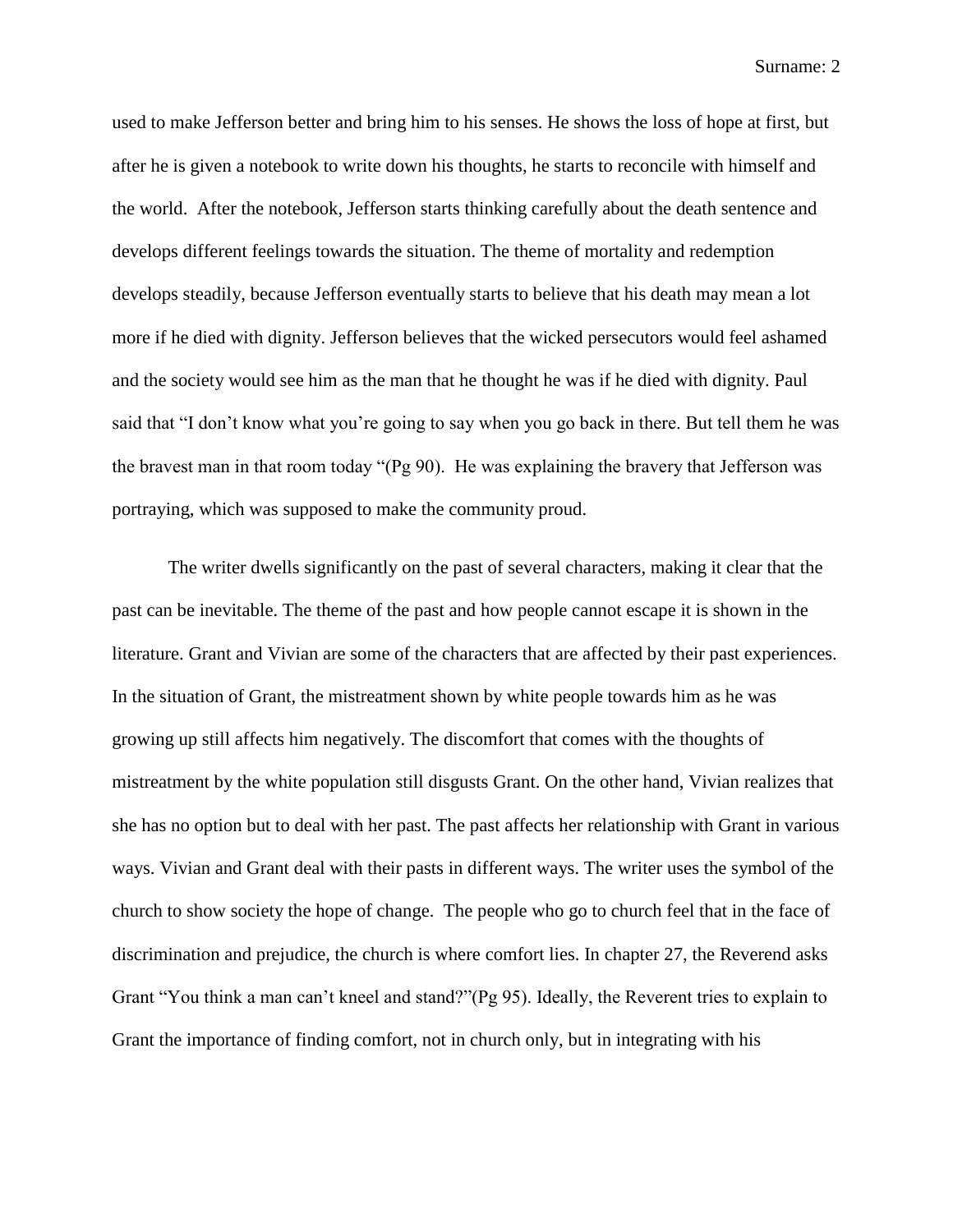Surname: 3

community wholeheartedly. In that situation, Vivian shows she wants to move on from the past and strives to teach Grant how to love his community, despite the inevitable past.

The theme of lying has been shown, with the Reverent telling Grant that the black community has to lie to survive the life in the South. The reverend insists that the black people have to believe that God and heaven exist. Because Grant constantly looks down upon people who lie, the reverent asks him not to judge people because of the lies they tell. He justifies his claims by explaining to Grant that he earned his education solely because of the lies that his Aunt told. In fact, the reverend admits that "I lie at wakes and funerals to relieve pain"(Pg, 120). Clearly, the reverent admits that he occasionally lies to people to comfort them. The writer strengthens the theme of lying in situations where black men and women always have to lie and cheat to stay alive in the racist South. Ideally, the black people were not expected to sit back and give up in life. To the contrary, they are supposed to live by all means, even if it means they constantly lie.

## Conclusion

The themes in the book show that most of the conflict lies within Grant, and all the other characters. Even though most people are trying to struggle in a society that is full of racism, the ultimate struggle remains in their minds. Different characters are brought to life through various themes. The themes help to appreciate different situations as well as explain them. Clearly, racism was rampant in the South, and the people of color have to survive the cruelty however they could.